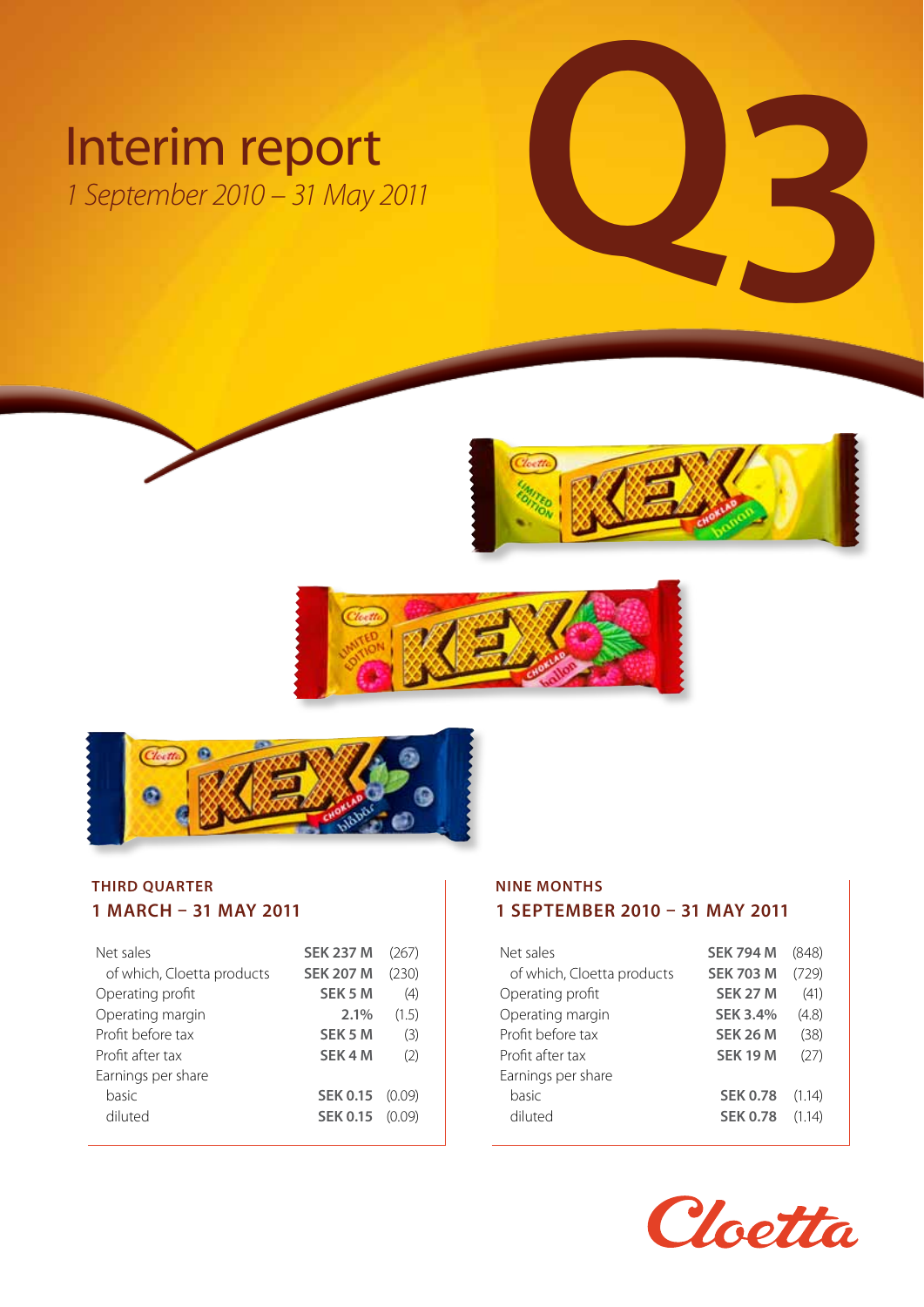## *Comments from the CEO*

# *Lower sales and higher profit in the third quarter*

*The second quarter's slow confectionery market was followed by a third quarter with essentially unchanged conditions\*. Cloetta's sales for the quarter were down compared to the previous year mainly due to the previous year's sales of products from The Official Wedding Series. Furthermore, sales of products manufactured on contract and in the pickand-mix segment were lower than in the year before. The drop in sales is attributable to the Swedish market, while sales of Cloetta's products outside Sweden rose during the quarter. After weak earnings in the second quarter Cloetta's profit improved somewhat in the third quarter, which was also characterised by a strong cash flow from operating activities.*

In the past quarter we continued to launch new products under our key brands. A continued high rate of product development is vital in meeting the demands of our customers and consumers and thereby creating profitability through a higher level of value added.

Cumulative operating profit for the period from September 2010 to May 2011 was SEK 27 million, compared to SEK 41 million the year before. The entire drop in profit took place in our second quarter (December 2010-February 2011). At the end of the past calendar year and so far in 2011, we have seen weak development in the grocery trade which according to the Swedish Trade Federation, among others, is explained by a decrease in disposable income resulting from higher housing costs. This has also impacted the confectionery market.

In our internal efforts we have increased the focus on efficiency programmes throughout the value chain. Our gross margin and cost level in relation to sales for the third quarter are on par with the preceding year.

We are conducting constructive discussions with our customers regarding ongoing category development, product development and business conditions that are enabling us to maintain a high rate in our product range optimisation, generate profitability for Cloetta and our customers and provide our consumers with interesting new products.



Curt Petri, Managing Director and CEO

\* According to Nielsen

### **About Cloetta**

Founded in 1862, Cloetta is the oldest confectionery company in the Nordic region. The company's best known brands are Kexchoklad, Center, Plopp, Polly, Tarragona, Guldnougat, Bridge, Juleskum, Sportlunch, Extra Starka and Good chocolate bar series. Cloetta has two production units in Sweden, one in Ljungsbro and one in Alingsås. For the period from 1 September 2009 to 31 August 2010, Cloetta posted net sales of SEK 1,061 million. The company's class B shares have been traded on NASDAQ OMX Stockholm Nordic since 16 February 2009.

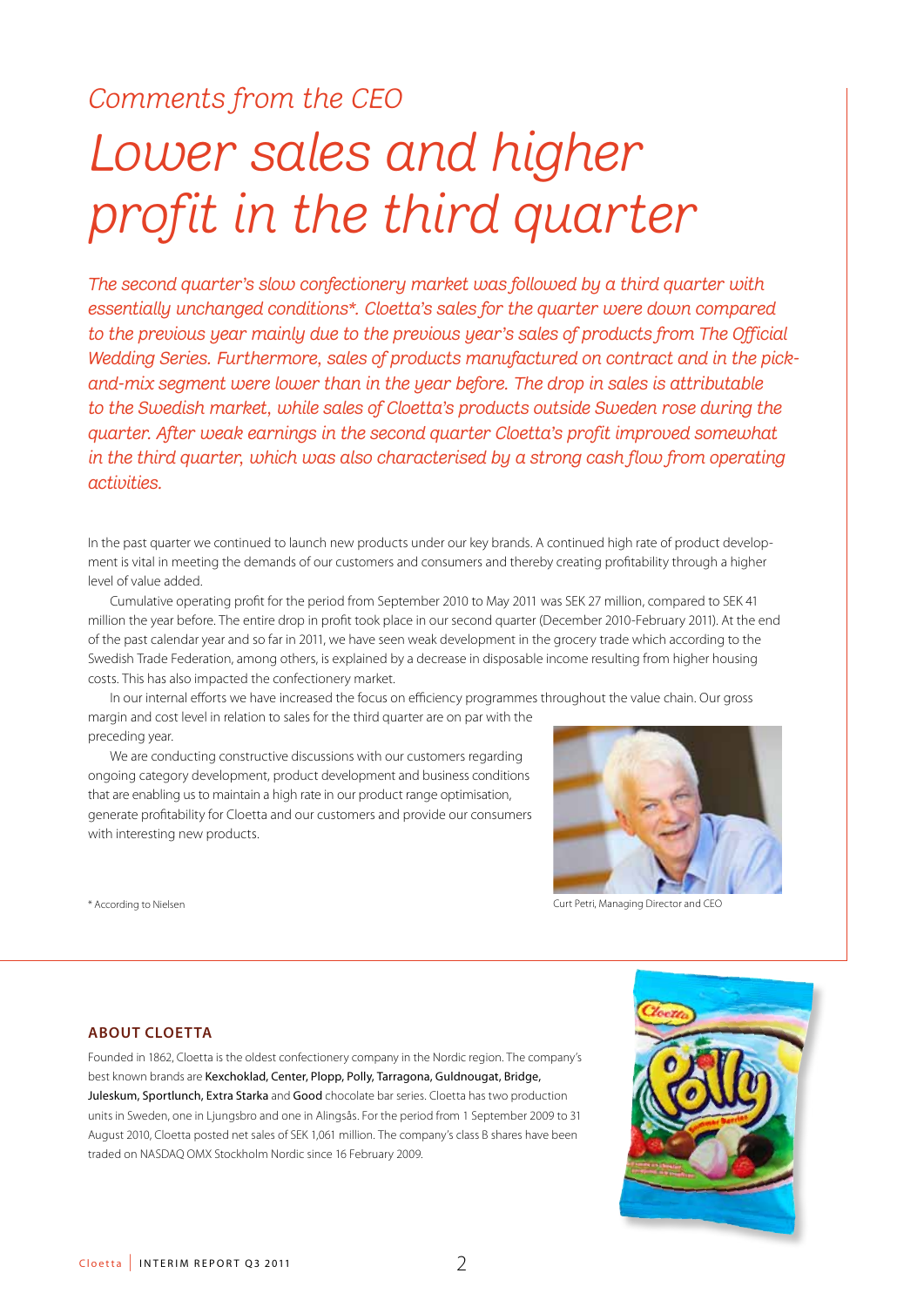### **Financial information**

|                                     |       | <b>Third quarter</b>    |                         | Nine months             |                         | <b>Rolling 12</b>       | <b>Full year</b>        |
|-------------------------------------|-------|-------------------------|-------------------------|-------------------------|-------------------------|-------------------------|-------------------------|
|                                     |       | Mar 2011<br>$-May 2011$ | Mar 2010<br>$-May 2010$ | Sep 2010<br>$-May 2011$ | Sep 2009<br>$-May 2010$ | Jun 2010<br>$-May 2011$ | Sep 2009<br>$-Auq$ 2010 |
| Net sales                           | SEK M | 237                     | 267                     | 794                     | 848                     | 1,007                   | 1,061                   |
| Operating profit                    | SEK M | 5                       | $\overline{4}$          | 27                      | 41                      | 21                      | 35                      |
| Operating margin                    | %     | 2.1                     | 1.5                     | 3.4                     | 4.8                     | 2.1                     | 3.3                     |
| Profit before tax                   | SEK M | 5                       | 3                       | 26                      | 38                      | 19                      | 31                      |
| Profit for the period               | SEK M | 4                       | 2                       | 19                      | 27                      | 14                      | 22                      |
| Cash flow from operating activities | SEK M | 42                      | $-3$                    | 80                      | $-7$                    | 106                     | 19                      |

### **Financial overview**

*The financial year runs from 1 September 2009 to 31 August 2011.*

### **Seasonal variations**

Cloetta's business follows a seasonal cycle in which the first quarter leading up to Christmas (September–November) is the strongest. To a large extent, the company's full-year profit is therefore dependent on sales during this period. The Easter holiday, which is the second peak season in the confectionery market, falls in Cloetta's third quarter and affects sales in both the second (December–February) and third quarters (March–May) to a varying degree from year to year depending on whether Easter falls in March or April. Cloetta's fourth quarter (June–August) is the weakest of the year in relative terms, as consumption of confectionery is normally lower during the summer months.

### **THIRD QUARTER (MARCH – MAY 2011)**

### **Net sales**

Sales of Cloetta's products amounted to SEK 207 million (230). Net sales for the quarter totalled SEK 237 million (267), of which products manufactured on contract accounted for SEK 30 million (37).

In the Swedish market, which accounts for around 85%, sales were lower than in the yearearlier quarter, mainly because the first volumes of the Wedding Series were delivered in the same period of last year. The third quarter saw continued low in-store sales, although the total chocolate and confectionery market in the grocery trade was on a level with the year before. In spite of the later Easter holiday, sales in the pick-and-mix segment declined somewhat during the quarter. In May 2011 Kexchoklad was launched in new raspberry and banana flavours and Kexchoklad mini-bars with a taste of raspberry were relaunched for the summer together with Polly Summer Berries. The launch made a positive contribution to sales of Cloetta's products in the Swedish market during the period.

Sales in Cloetta's other markets were up during the quarter, largely due to higher sales of primarily Center and Sportlunch in Norway. Polly Summer Berries was launched in Finland, which had a positive impact on sales for the quarter.

### **PROFIT Gross profit**

Gross profit for the period was SEK 75 million (85), which is equal to a gross margin of 31.6% (31.8). The lower gross profit for the period is partly due to lower sales of Cloetta's products but has also been affected by the decrease in products manufactured on contract. High raw



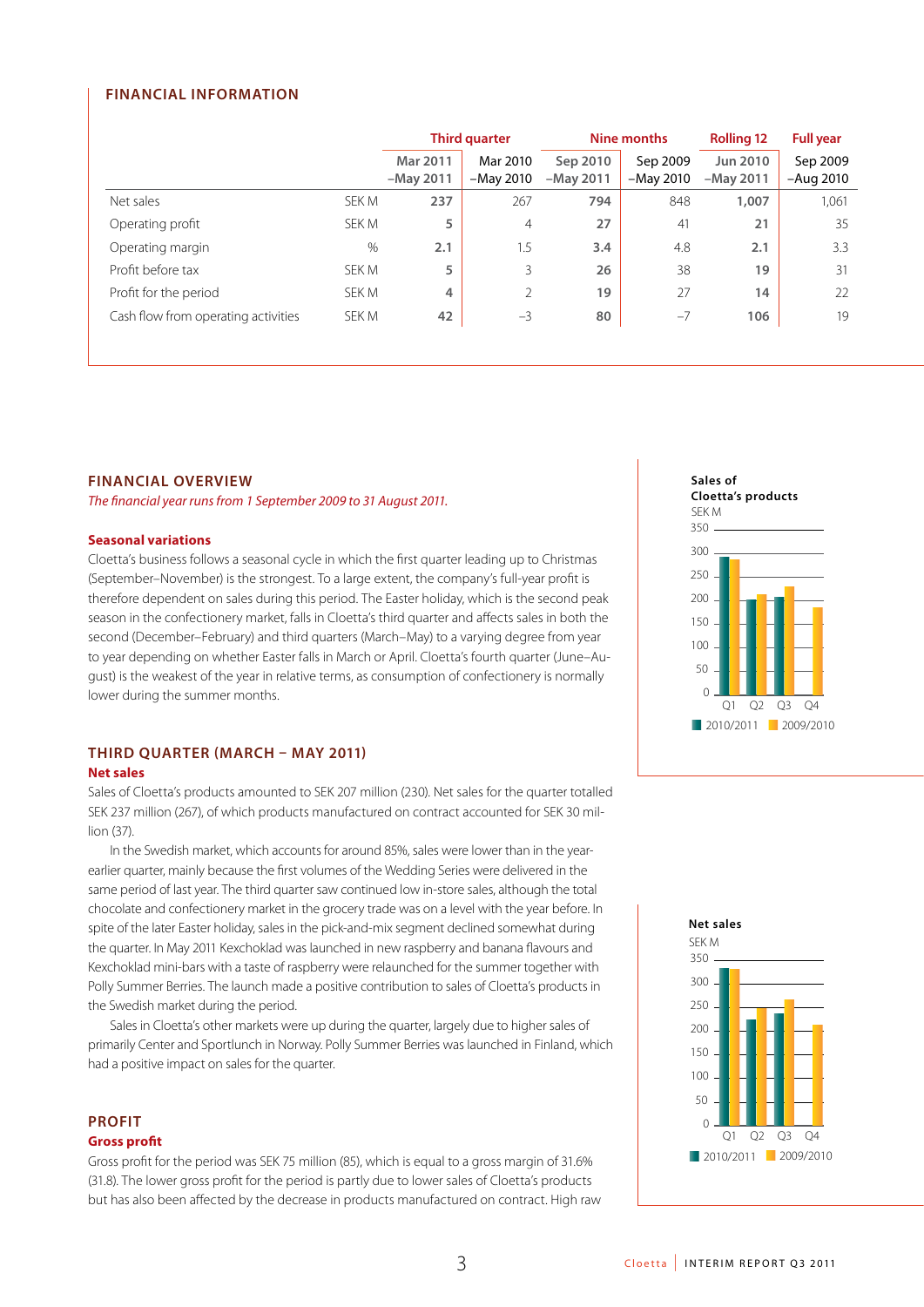### **Operating profit**







The Polly bag with summer flavours is a limited edition product that will be available temporarily.

material prices continue to exert pressure on margins, even including the effects of a stronger Swedish krona compared to the previous year.

### **Operating profit**

Overhead expenses fell by SEK 11 million and amounted to SEK 73 million (84). The decrease is mainly attributable to the marketing activities that were carried in the comparison period in connection with the launch of Cloetta's Good chocolate bar series and the Wedding Series.

Operating profit was SEK 5 million (4) and operating margin for the quarter was 2.1% (1.5). Operating profit was positively affected by foreign exchange differences of SEK 3 million (3) that are reported together with other operating income and expenses.

### **Profit before tax**

Profit before tax is reported at SEK 5 million (3). Net financial items totalled SEK 0 million, compared to SEK –1 million the year before.

### **Profit for the period**

Profit after tax was SEK 4 million (2), which is equal to earnings per share of SEK 0.15 (0.09) before and SEK 0.15 after dilution (0.09). The period's income tax expense was SEK 1 million (1).

### **NINE MONTHS (SEPTEMBER 2010 – MAY 2011)**

### **Net sales**

Sales of Cloetta's products amounted to SEK 703 million (729). Net sales for the nine-month period totalled SEK 794 million (848), of which products manufactured on contract accounted for SEK 91 million (119).

Cumulative sales in the Swedish market, which accounts for around 85% of sales, were lower than in the year before, mainly because the first volumes of the Wedding Series were delivered in the same period of last year. Overall sales of Cloetta's leading brands for the period from September 2010 to May 2011 were on par with the preceding year thanks to the autumn's launch of Tarragona bars and the popular Christmas product Juleskum, which had a particularly positive impact on sales. In the spring of 2011 Cloetta launched a new design for all Kexchoklad articles and the new Kexchoklad blueberry was introduced as both a countline and a mini-bar in a bag. During the same period, a new bag concept was also launched for Cloetta's chocolate dragees in sizes adapted for the grocery and service trades. In connection with this, Pops Crunchy was launched on the Swedish market.

Total cumulative sales in Cloetta's other markets were somewhat higher than in the previous year. Sales in the Travel Trade have increased mainly as a result of the new large-sized bags of Kexchoklad and Polly intended for passenger ferries, charter tour operators and airports.

### **PROFIT**

### **Gross profit**

Gross profit for the period was SEK 249 million (273), which is equal to a gross margin of 31.4% (32.2). Falling sales and lower profitability in the product mix sold this year compared to the year-earlier period, together with a decrease in products manufactured on contract, had a negative impact on gross profit. The prices of certain key raw materials remain high, including the price of cocoa which is holding steady at historically very high levels. All in all, the combination of lower sales, high raw material prices and decreased capacity utilisation in production led to a weaker gross margin for the period.

### **Operating profit**

Overhead expenses fell by SEK 11 million and amounted to 224 million (235). The decrease is mainly attributable to the marketing activities that were carried in the comparison period in connection with the launch of Cloetta's Good chocolate bar series and the Wedding Series. During the year, marketing activities have been conducted among other things through the media and joint promotional campaigns with customers in preparation for the launch of large-sized Tarragona bars in the grocery retail trade and ahead of the Christmas sales, for products such as Juleskum. During the ski season, Kexchoklad was promoted through outdoor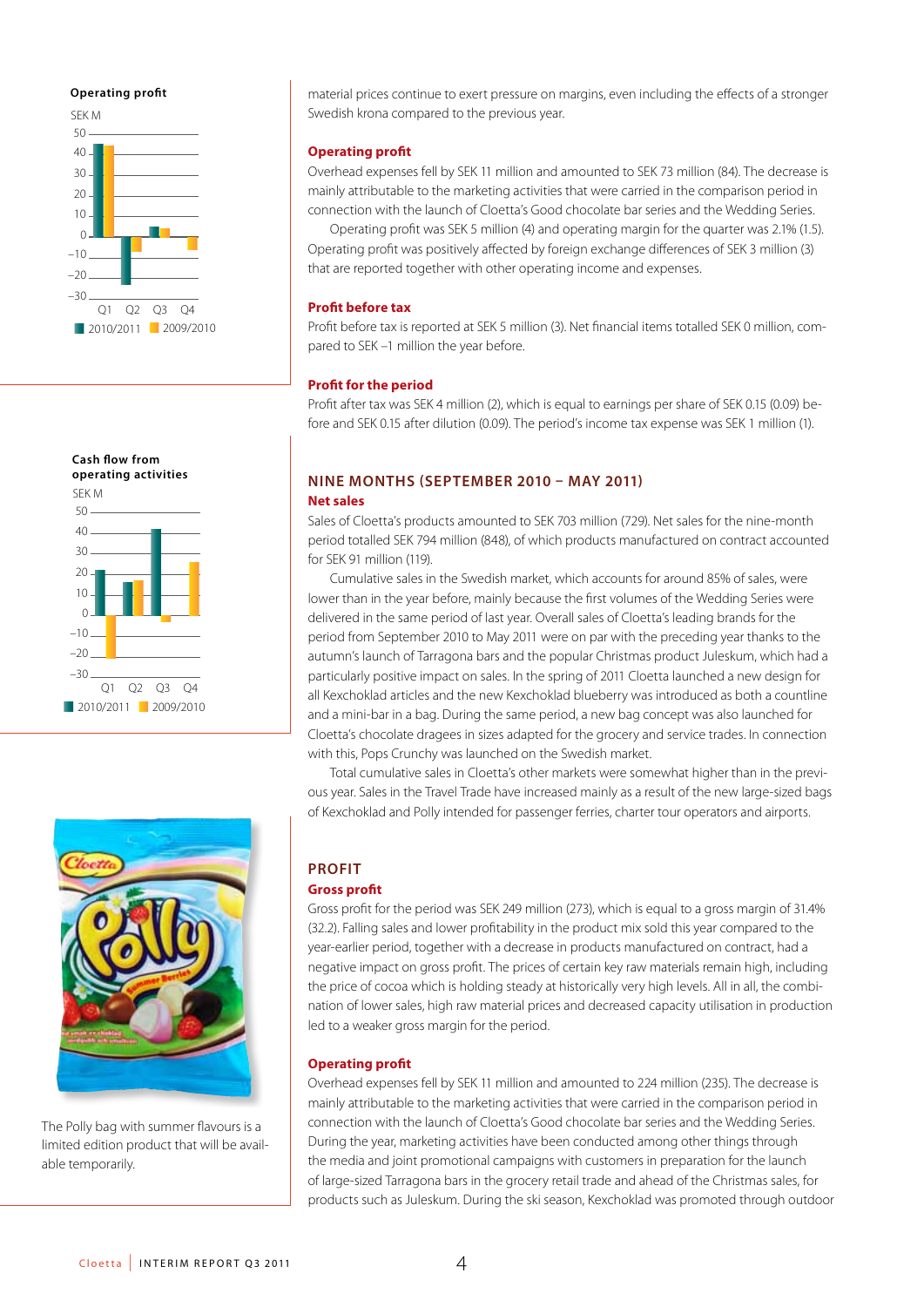advertisements and activities at ski resorts. Product development costs have risen through the relaunch of Cloetta's chocolate bags and the new design for Kexchoklad. Administrative expenses were on par with the previous year.

Operating profit was SEK 27 million (41) and operating margin was 3.4% (4.8). Operating profit was positively affected by foreign exchange differences of SEK 2 million (4) that are reported together with other operating income and expenses. Due to the use of forward contracts, the period's strengthening of the Swedish krona will have a delayed effect on earnings.

### **Profit before tax**

Profit before tax was SEK 26 million (38). Net financial items totalled SEK –1 million, compared to SEK –3 million the year before.

### **Profit for the period**

Profit after tax is reported at SEK 19 million (27), which is equal to earnings per share of SEK 0.78 (1.14) before and SEK 0.78 (1.14) after dilution. The period's income tax expense was SEK 7 million (11).

### **Rolling 12 months**

Net sales for the rolling 12-month period reached SEK 1,007 million. Operating profit for the rolling 12-month period was SEK 21 million.

### **Financing and liquidity**

Cash and cash equivalents and short-term investments amounted to SEK 276 million (235).

Cloetta's working capital requirement is exposed to seasonal variations, partly resulting from a build-up of inventories in preparation for increased sales during the Christmas holiday. This means that the working capital requirement is normally highest during the autumn, i.e. in the first quarter, and lowest at year-end, i.e. in the second quarter.

Cash flow from operating activities for the period from September 2010 to May 2011 was SEK 80 million (–7), an improvement that is mainly explained by a decrease in working capital compared to the same period of last year. Net cash of SEK 31 million (34) was utilised for investments in property, plant and equipment in the first nine months of the year. Other cash flow from investing activities consists of ongoing investments. The dividend approved by the Annual General Meeting was charged to financing operations in an amount of SEK 18 million during the second quarter. Interest-bearing assets exceeded interest-bearing liabilities by a net amount (i.e. a net receivable) of SEK 175 million (136). EBITDA (operating profit before amortisation, depreciation and impairment) for the nine-month period was SEK 68 million (78), equal to a margin of 8.6% (9.2). The equity/assets ratio was 66.8% (66.0).

### **Investments**

Investments in property plant and equipment during the period totalled SEK 31 million (34) and included both capacity and replacement investments in the existing production lines. Depreciation amounted to SEK 41 million (37).

### **Other disclosures**

### **Employees**

The average number of employees during the period from September 2010 to May 2011 was 436 (454). The decrease refers mainly to the previous year's workforce reductions at the factory in Alingsås, but also to reductions in the production staff in Ljungsbro as announced in the first quarter.

### **Parent Company**

Cloetta AB's primary activities include head office functions such as group-wide management and administration. The comments below refer to the period from September 2010 to May 2011 (cumulative).

Net sales in the Parent Company reached SEK 19 million (26) and referred mainly to intragroup services. Operating profit was SEK 1 million (2).



Kexchoklad blueberry was launched in February 2011 and two additional new versions of Kexchoklad in raspberry and banana flavours were launched in May.





Kexchoklad has signed on as a new sponsor of the Swedish Beach Tour beach volleyball competition for the summer of 2011. The tour will give Kexchoklad an active presence throughout Sweden during the summer season.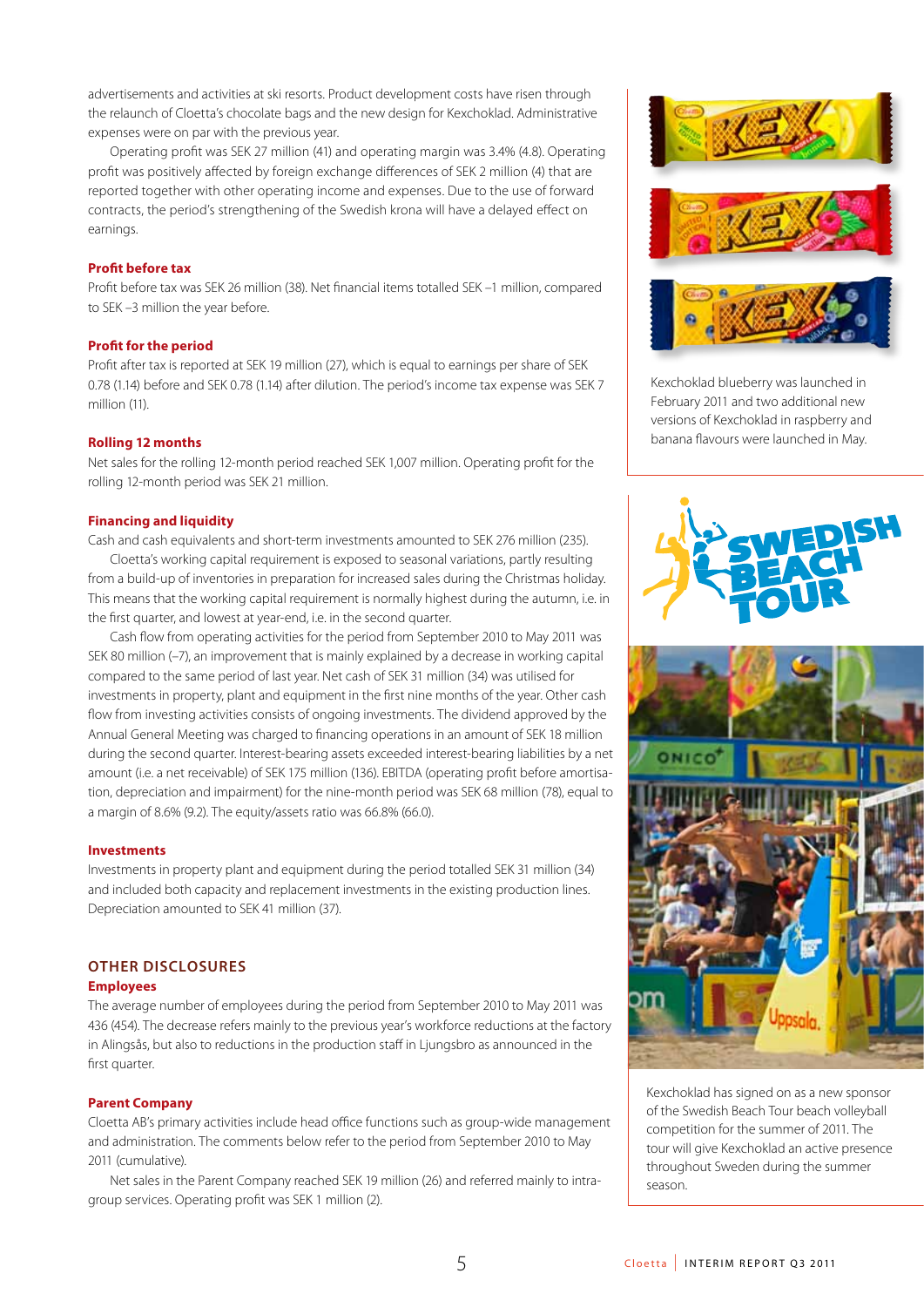

Kexchoklad mini-bars with a taste of raspberry have been temporarily relaunched over the summer.



In May 2011, Flipper fruit-flavoured marshmallows were given a fresh new design.



On 6 June, Sweden's national day, it was once again time for Cloetta to take part in the Citizenship Ceremony, which was held at Stockholm city hall for 800 new Swedish citizens. The guests were treated to bitesize lingonberry and blueberry chocolates from The Official Wedding Series.

Net financial items totalled SEK –1 million (-2). Profit before tax was SEK 0 million (0) and profit after tax was SEK 0 million (0).

Cash and cash equivalents and short-term investments amounted to SEK 52 million (69). Cloetta's SEK 30 million convertible note programme for the employees runs from 14 May 2009 to 30 March 2012 and will bear interest at a rate equal to STIBOR plus 2.5 percentage points. The convertible notes can be converted to class B shares in Cloetta during the period from 25 February 2011 to 25 February 2012 at a conversion rate of SEK 30.40, which upon full conversion will increase the number of class B shares by 1,004,889. The interest rate for the period from 10 November 2010 to 10 November 2011 has been set at 4.48%. The next interest instalment is due for payment on 10 November 2011.

A total of 186,735 shares were converted during the third quarter, which is equal to an increase in the share capital of SEK 1 million and an increase in the share premium reserve of SEK 4 million.

### **The Cloetta share**

Trading of the class B share of Cloetta AB (publ) commenced on NASDAQ OMX Stockholm on 16 February 2009. The share is traded under the ticker symbol CLA B with ISIN code SE0002626861.

During the period from 1 September 2010 to 31 May 2011, a total of 1,632,164 shares were traded, equal to around 7% of the total number of class B shares. The highest quoted bid price for the Cloetta share was SEK 39.90 and the lowest was SEK 33.00 kronor. The share price on 31 May 2011 was SEK 34.40 (last price paid).

### **Shareholders**

AB Malfors Promotor is the principal shareholder in Cloetta AB (publ). At 31 May 2011 Cloetta AB had 4,211 shareholders and the principal shareholder Malfors Promotor held 74.3% of the votes and 51.9% of the share capital. Other institutional investors held 12.7% of the votes and 23.9% of the share capital. The number of shares amounted to 24,305,931, of which 21,945,931 were of class B and 2,360,000 were of class A.

### **Related party transactions**

The principal shareholder is AB Malfors Promotor and any buying and selling of goods and services between Cloetta and the principal shareholder are regarded as related party transactions. Aside from the dividend approved by the Annual General Meeting, no such transactions took place during the period.

The Parent Company has related party transactions with subsidiaries in the Group. The majority of such transactions refer to the sale of services, which amounted to SEK 6 million (9) for the period from March to May 2011 and SEK 19 million (26) for the period from September 2010 to May 2011, which is equal to 100% of each period's total sales. At 31 May 2011, the Parent Company's receivables from subsidiaries amounted to SEK 27 million (28) and liabilities to subsidiaries amounted to SEK 0 million (0). Transactions with related parties are priced on market-based terms.

### **Events after the balance sheet date**

After the end of the reporting period, no significant events have taken place that could affect the company's operations.

### **Other**

The interim report for the fourth quarter (June – August 2011) will be published on 18 October 2011.

### **Future**

The long-term financial targets remain in place and aside from creating organic growth in the existing operations, Cloetta intends to grow through acquisitions and new partnerships. The financial targets are shown on page 8 of the 2010 annual report.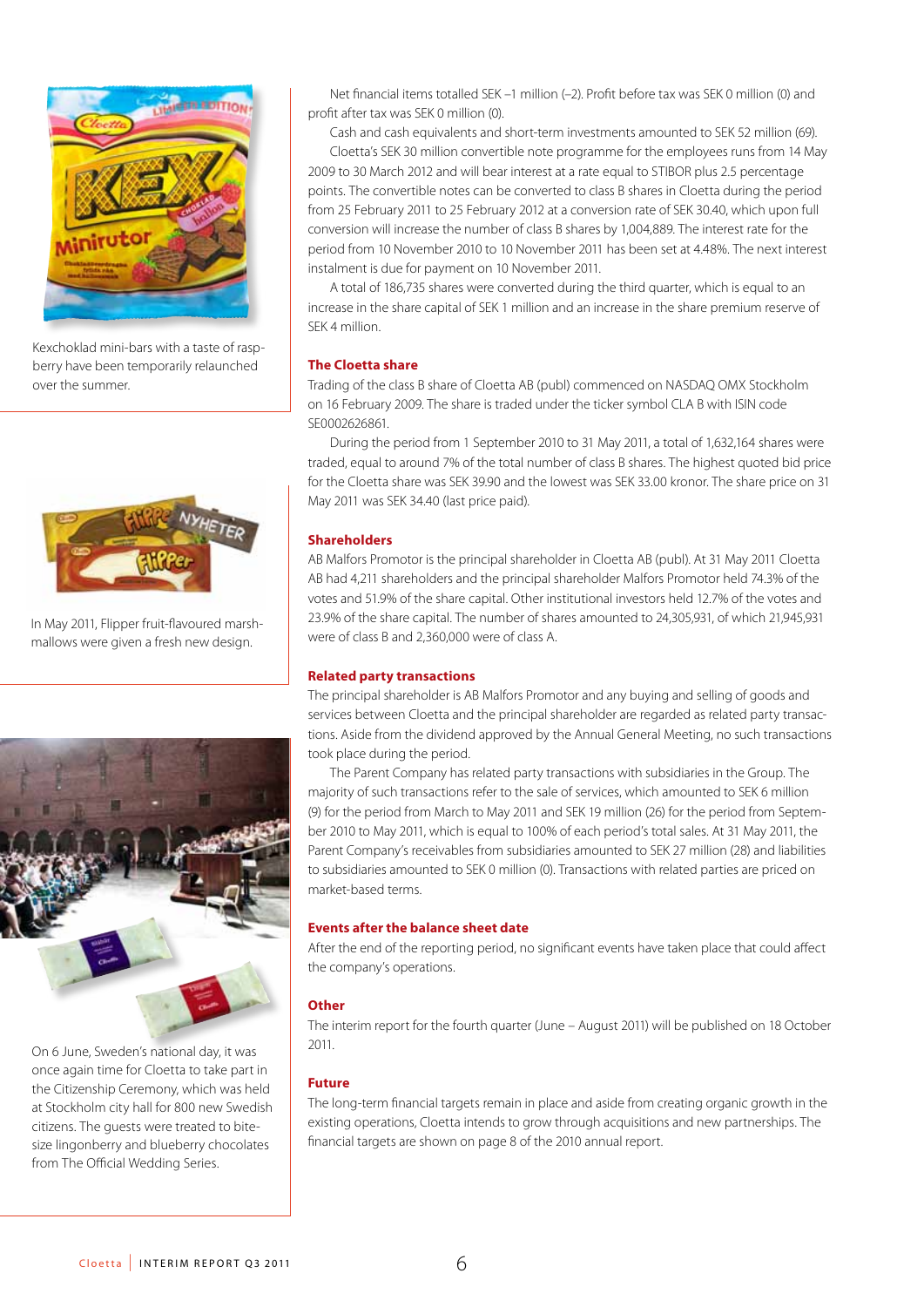The Board of Directors and the Managing Director hereby give their assurance that the interim report provides a true and fair view of the business activities, financial position and results of operations of the Group and the Parent Company, and describes the significant risks and uncertainties to which the Parent Company and the Group companies are exposed.

Ljungsbro, 23 June 2011

Cloetta AB (publ)

Olof Svenfelt *Chairman*

Lennart Bohlin Johan Hjertonsson *Board member Board member*

Ulrika Stuart Hamilton **Mikael Svenfelt** Mikael Svenfelt Meg Tivéus *Board member Board member Board member*

*Employee representative Employee representative*

Lena Grönedal Birgitta Hillman

Curt Petri *Managing Director and CEO*

The information in this interim report has been reviewed by the company's auditors

### *Review report*

To the Board of Directors of Cloetta AB Corporate ID number 556308-8144

### *Introduction*

We have reviewed the interim report of Cloetta AB (publ) at 31 May 2011 and for the nine-month period then ended. The Board of Directors and the Managing Director are responsible for the preparation and fair presentation of this interim financial information in accordance with IAS 34 and the Annual Accounts Act. Our responsibility is to express a conclusion on this interim report based on our review.

### *Scope of review*

We conducted our review in accordance with the Standard on Review Engagements (SÖG) 2410, Review of Interim Financial Information Performed by the Independent Auditor of the Entity. A review of interim financial information consists of making inquiries, primarily of persons responsible for financial and accounting matters, and applying analytical and other review procedures. A review is substantially less in scope than an audit conducted in accordance with the Standards on Auditing in Sweden (RS) and other generally accepted auditing practices. The procedures performed in a review do not enable us to obtain a level of assurance that would make us aware of all significant matters that might be identified in an audit. Therefore, the conclusion expressed based on a review does not give the same level of assurance as a conclusion expressed based on an audit.

### *Conclusion*

Based on our review, nothing has come to our attention that causes us to believe that the interim report is not prepared, in all material respects, in accordance with IAS 34 and the Annual Accounts Act for the Group and in accordance with the Annual Accounts Act for the parent company.

> Stockholm, 23 June 2011 KPMG AB

Helene Willberg *Authorised Public Accountant*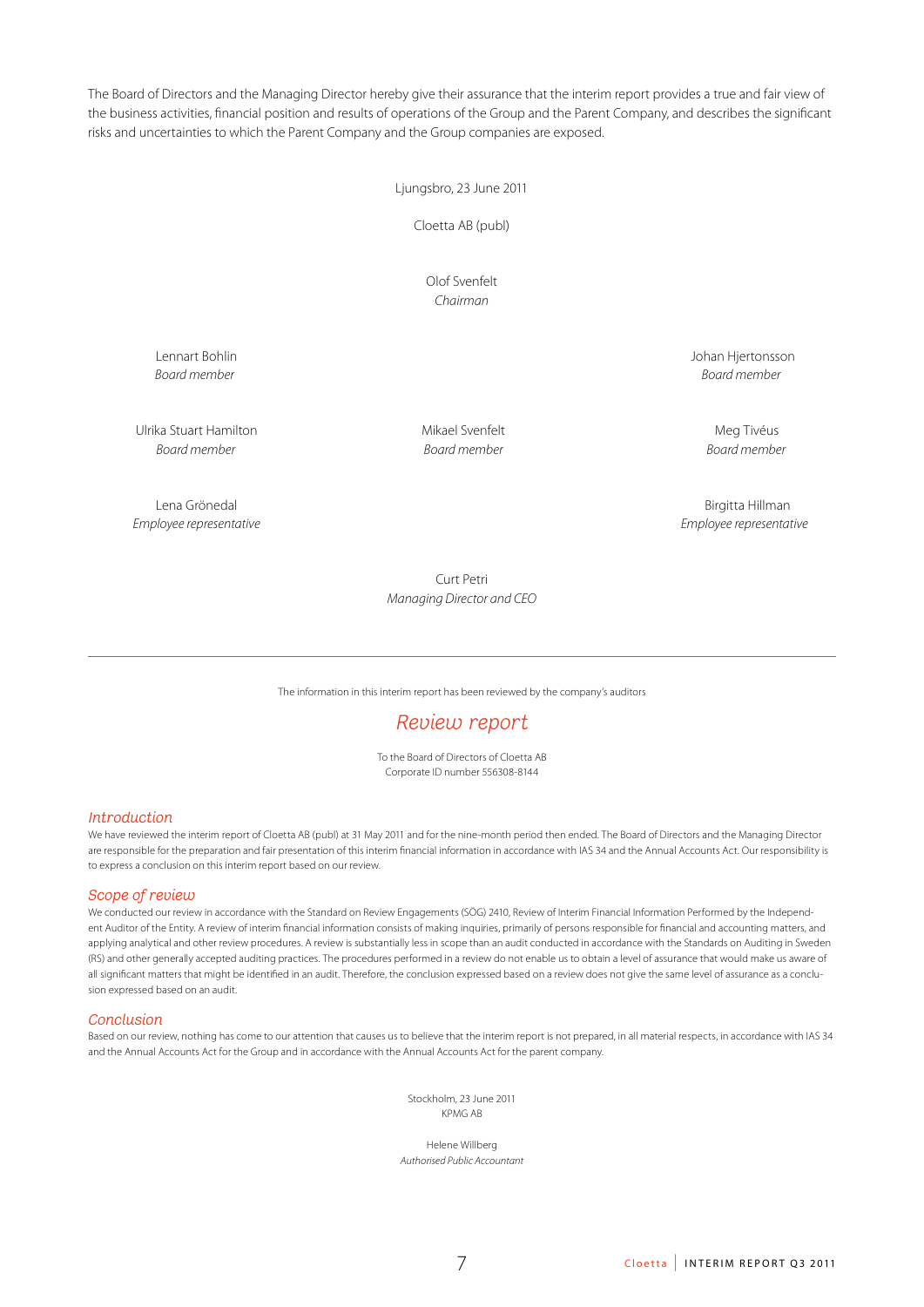# *Summary consolidated profit and loss accounts*

|                                        |                         | <b>Third quarter</b>  | <b>Nine months</b>      |                       | <b>Rolling 12</b>              | <b>Full year</b>      |
|----------------------------------------|-------------------------|-----------------------|-------------------------|-----------------------|--------------------------------|-----------------------|
| SEK M                                  | Mar 2011<br>$-May 2011$ | Mar 2010<br>-May 2010 | Sep 2010<br>$-May 2011$ | Sep 2009<br>-May 2010 | <b>Jun 2010</b><br>$-May 2011$ | Sep 2009<br>-Aug 2010 |
| Net sales                              | 237                     | 267                   | 794                     | 848                   | 1,007                          | 1,061                 |
| Cost of goods sold                     | $-162$                  | $-182$                | $-545$                  | $-575$                | $-702$                         | $-732$                |
| <b>Gross profit</b>                    | 75                      | 85                    | 249                     | 273                   | 305                            | 329                   |
| Other operating income                 | 3                       | 3                     | $\overline{2}$          | $\overline{4}$        | 4                              | 6                     |
| Selling and administrative expenses    | $-73$                   | $-84$                 | $-224$                  | $-235$                | $-288$                         | $-299$                |
| Other operating expenses               | 0                       | $\mathbf 0$           | $\Omega$                | $-1$                  | $\mathbf 0$                    | $-1$                  |
| <b>Operating profit</b>                | 5                       | $\overline{4}$        | 27                      | 41                    | 21                             | 35                    |
| Financial items                        | 0                       | $-1$                  | $-1$                    | $-3$                  | $-2$                           | $-4$                  |
| Profit before tax                      | 5                       | 3                     | 26                      | 38                    | 19                             | 31                    |
| Income tax expense                     | $-1$                    | $-1$                  | $-7$                    | $-11$                 | $-5$                           | $-9$                  |
| Profit for the period                  | 4                       | $\overline{2}$        | 19                      | 27                    | 14                             | 22                    |
| Profit for the period attributable to: |                         |                       |                         |                       |                                |                       |
| Owners of the Parent Company           | 4                       | $\overline{2}$        | 19                      | 27                    | 14                             | 22                    |
| Earnings per share                     |                         |                       |                         |                       |                                |                       |
| basic                                  | 0.15                    | 0.09                  | 0.78                    | 1.14                  | 0.54                           | 0.90                  |
| diluted                                | 0.15                    | 0.09                  | 0.78                    | 1.14                  | 0.54                           | 0.90                  |
| Number of shares at end of period      | 24,305,931              | 24,119,196            | 24,305,931              | 24,119,196            | 24,305,931                     | 24,119,196            |
| Average number of shares               | 24,305,931              | 24,119,196            | 24,257,366              | 24,119,196            | 24,222,540                     | 24,119,196            |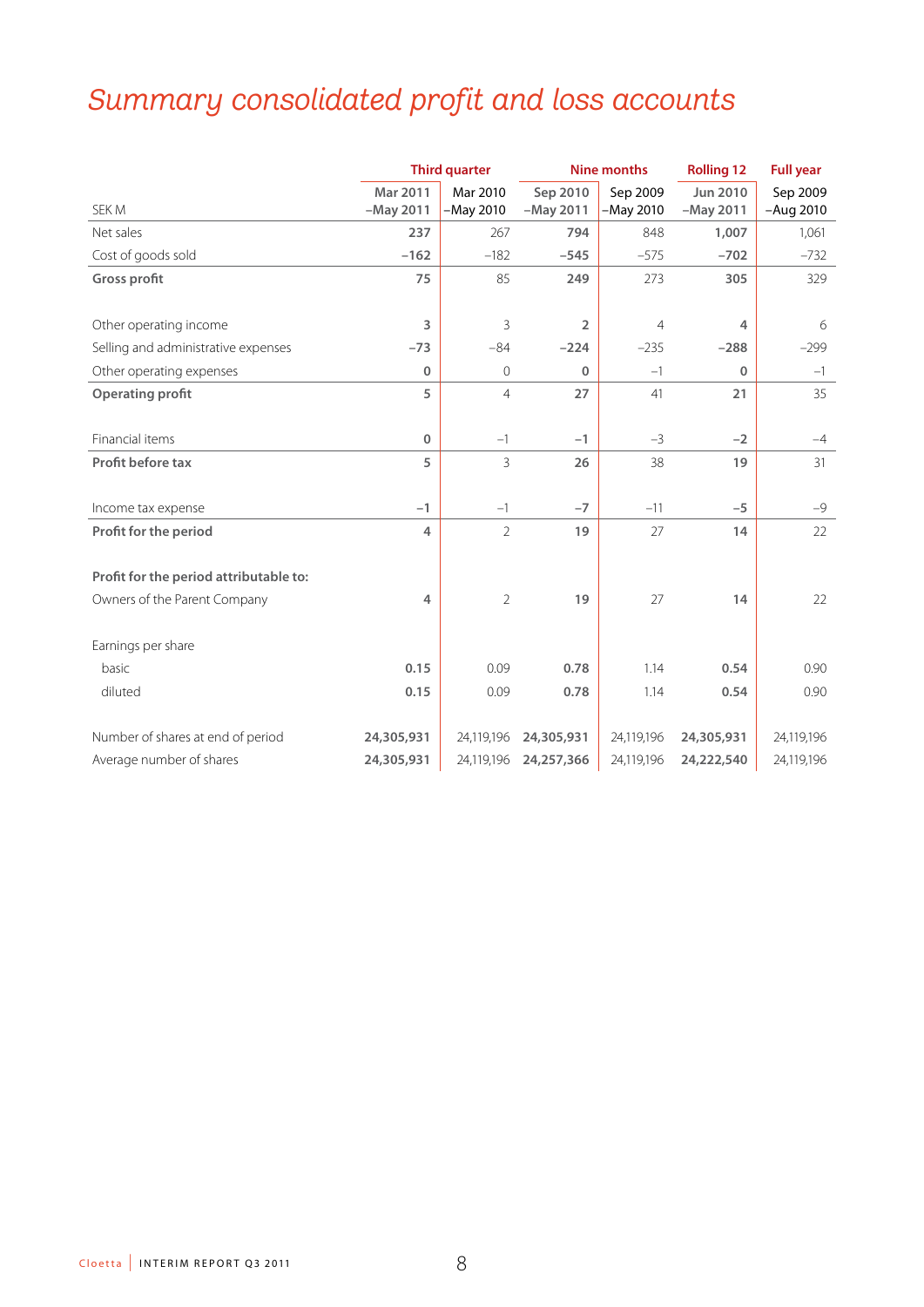# *Consolidated statements of comprehensive income*

|                                                         |                         | <b>Third quarter</b><br>Nine months |                         | <b>Rolling 12</b>     | <b>Full year</b>               |                         |
|---------------------------------------------------------|-------------------------|-------------------------------------|-------------------------|-----------------------|--------------------------------|-------------------------|
| SEK M                                                   | Mar 2011<br>$-May 2011$ | Mar 2010<br>$-May 2010$             | Sep 2010<br>$-May 2011$ | Sep 2009<br>-May 2010 | <b>Jun 2010</b><br>$-May 2011$ | Sep 2009<br>$-Auq$ 2010 |
| Profit for the period                                   | 4                       | 2                                   | 19                      | 27                    | 14                             | 22                      |
| Other comprehensive income                              |                         |                                     |                         |                       |                                |                         |
| Translation differences                                 | 0                       | 0                                   | $\Omega$                | 0                     | $\Omega$                       | $\Omega$                |
| Other comprehensive income for the period               | $\mathbf 0$             | $\mathbf 0$                         | $\mathbf{0}$            | $\Omega$              | $\mathbf 0$                    | $\Omega$                |
| Total comprehensive income for the period               | 4                       | $\mathcal{P}$                       | 19                      | 27                    | 14                             | 22                      |
| Comprehensive income for the period<br>attributable to: |                         |                                     |                         |                       |                                |                         |
| Owners of the Parent Company                            | 4                       | 2                                   | 19                      | 27                    | 14                             | 22                      |

# *Quarterly data*

|                                                                      |               | Q <sub>3</sub>  | Q <sub>2</sub>        | Q <sub>1</sub>  | Q4              | Q <sub>3</sub>  |
|----------------------------------------------------------------------|---------------|-----------------|-----------------------|-----------------|-----------------|-----------------|
|                                                                      |               | 2011<br>Mar-May | Dec 2010<br>-Feb 2011 | 2010<br>Sep-Nov | 2010<br>Jun-Aug | 2010<br>Mar-May |
| Net sales                                                            | SEK M         | 237             | 224                   | 333             | 213             | 267             |
| Of which, Cloetta products                                           | SEK M         | 207             | 202                   | 293             | 185             | 230             |
| Operating profit/loss                                                | SEK M         | 5               | $-23$                 | 45              | $-6$            | $\overline{4}$  |
| Operating margin                                                     | $\%$          | 2.1             | neg                   | 13.5            | neg             | 1.5             |
| Operating profit before depreciation,<br>amortisation and impairment | SEK M         | 19              | $-10$                 | 59              | 7               | 17              |
| Operating margin before depreciation,<br>amortisation and impairment | $\frac{0}{0}$ | 8.0             | neg                   | 17.7            | 3.3             | 6.4             |
| Earnings per share                                                   |               |                 |                       |                 |                 |                 |
| basic                                                                | <b>SEK</b>    | 0.15            | $-0.71$               | 1.35            | $-0.24$         | 0.09            |
| diluted                                                              | <b>SEK</b>    | 0.15            | $-0.71$               | 1.32            | $-0.24$         | 0.09            |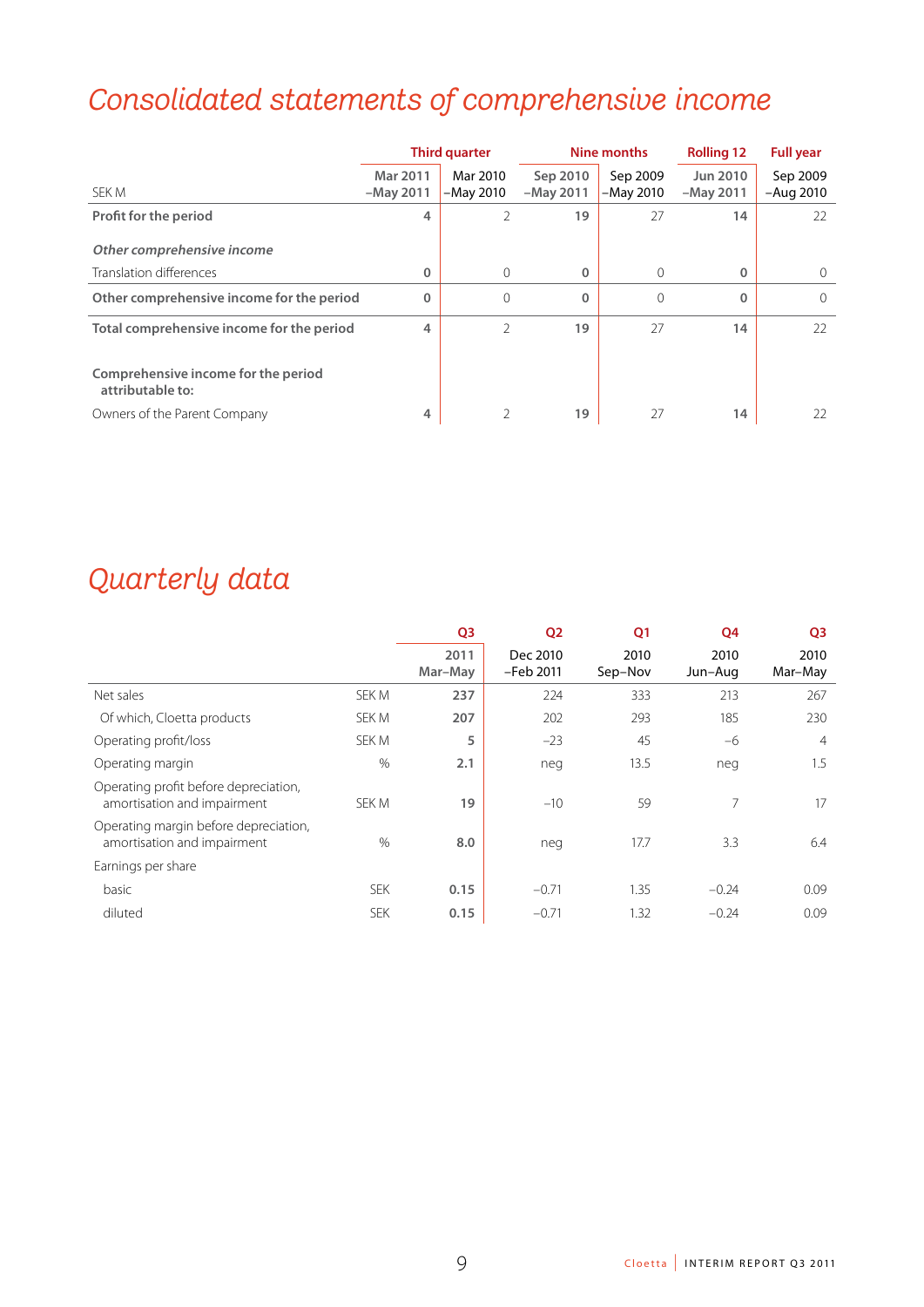# *Summary consolidated balance sheets*

| SEK M                                | 2011<br>31 May | 2010<br>31 May | 2010<br>31 Aug |
|--------------------------------------|----------------|----------------|----------------|
| <b>ASSETS</b>                        |                |                |                |
| Non-current assets                   |                |                |                |
| Intangible assets                    |                |                |                |
| Goodwill                             | 91             | 91             | 91             |
| Other intangible assets              | 52             | 53             | 53             |
| Property, plant and equipment        | 450            | 457            | 460            |
| Financial assets                     | 1              | 2              | $\overline{1}$ |
| <b>Total non-current assets</b>      | 594            | 603            | 605            |
|                                      |                |                |                |
| <b>Current assets</b>                |                |                |                |
| Inventories                          | 132            | 150            | 145            |
| Current receivables                  | 104            | 131            | 121            |
| Short-term investments               |                | 45             | 50             |
| Cash and cash equivalents            | 276            | 190            | 195            |
| <b>Total current assets</b>          | 512            | 516            | 511            |
| <b>TOTAL ASSETS</b>                  | 1,106          | 1,119          | 1,116          |
| <b>EQUITY AND LIABILITIES</b>        |                |                |                |
| Equity                               | 739            | 738            | 733            |
|                                      |                |                |                |
| <b>Non-current liabilities</b>       |                |                |                |
| Deferred tax liability               | 103            | 106            | 103            |
| Other provisions                     | 78             | 74             | 74             |
| Convertible debenture loan           | 24             | 28             | 28             |
| <b>Total non-current liabilities</b> | 205            | 208            | 205            |
|                                      |                |                |                |
| <b>Current liabilities</b>           | 162            | 173            | 178            |
| <b>TOTAL EQUITY AND LIABILITIES</b>  | 1,106          | 1,119          | 1,116          |
| Pledged assets                       | 1              | $\overline{2}$ | $\mathbf{1}$   |
| Contingent liabilities               | 2              | $\overline{2}$ | $\overline{2}$ |

# *Consolidated statements of changes in equity*

| SEK M                                     | Sep 2010<br>$-May 2011$ | Sep 2009<br>-Maj 2010 | Sep 2009<br>$-Auq$ 2010 |
|-------------------------------------------|-------------------------|-----------------------|-------------------------|
| Equity at beginning of period             | 733                     | 711                   | 711                     |
| Total comprehensive income for the period | 19                      | 27                    | 22                      |
| Dividend                                  | $-18$                   |                       |                         |
| Conversion of convertible debenture loan  | 5                       |                       |                         |
| Equity at end of period                   | 739                     | 738                   | 733                     |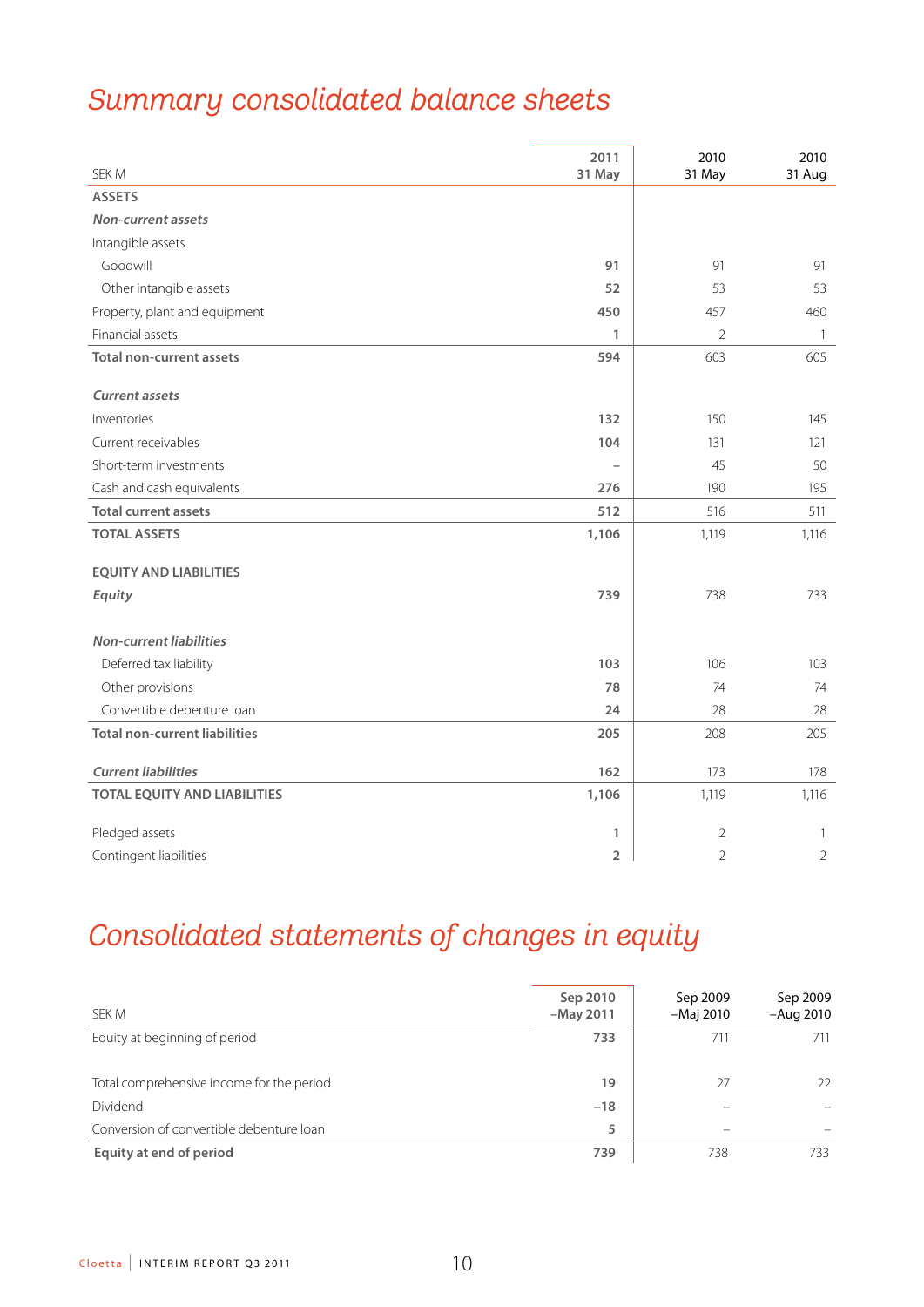# *Summary consolidated cash flow statements*

|                                                                          |                          | <b>Third quarter</b> |             | <b>Nine months</b> | <b>Rolling 12</b> | <b>Full year</b> |
|--------------------------------------------------------------------------|--------------------------|----------------------|-------------|--------------------|-------------------|------------------|
|                                                                          | Mar 2011                 | <b>Mars 2010</b>     | Sep 2010    | Sep 2009           | Jun 2010          | Sep 2009         |
| SEK M                                                                    | $-May 2011$              | $-May 2010$          | $-Mav 2011$ | -May 2010          | $-May 2011$       | $-Aug$ 2010      |
| Cash flow from operating activities before<br>changes in working capital | 17                       | 28                   | 59          | 68                 | 62                | 71               |
| Changes in working capital                                               | 25                       | $-31$                | 21          | $-75$              | 44                | $-52$            |
| Cash flow from operating activities                                      | 42                       | $-3$                 | 80          | $-7$               | 106               | 19               |
|                                                                          |                          |                      |             |                    |                   |                  |
| Net investments in property, plant                                       |                          |                      |             |                    |                   |                  |
| and equipment                                                            | $-10$                    | $-6$                 | $-31$       | $-34$              | $-48$             | $-51$            |
| Other cash flow from investing activities                                | $\overline{\phantom{0}}$ |                      | 50          | $-25$              | 46                | $-29$            |
| Cash flow after investing activities                                     | 32                       | $-9$                 | 99          | $-66$              | 104               | $-61$            |
|                                                                          |                          |                      |             |                    |                   |                  |
| Cash flow from financing activities                                      | $\overline{\phantom{0}}$ |                      | $-18$       |                    | $-18$             |                  |
| Cash flow for the period                                                 | 32                       | $-9$                 | 81          | $-66$              | 86                | $-61$            |
|                                                                          |                          |                      |             |                    |                   |                  |
| Cash and cash equivalents                                                |                          |                      |             |                    |                   |                  |
| at beginning of period                                                   | 244                      | 199                  | 195         | 256                | 190               | 256              |
| Cash and cash equivalents at end of period                               | 276                      | 190                  | 276         | 190                | 276               | 195              |
|                                                                          |                          |                      |             |                    |                   |                  |
| Cash, cash equivalents and short-term                                    |                          |                      |             |                    |                   |                  |
| investments $<$ 3 months                                                 | 276                      | 190                  | 276         | 190                | 276               | 195              |
| Short-term investments $>$ 3 months                                      |                          | 45                   |             | 45                 |                   | 50               |
|                                                                          | 276                      | 235                  | 276         | 235                | 276               | 245              |

# *Key ratios*

|                                                                      |            |                         | <b>Third quarter</b>  |                         | <b>Nine months</b>    | <b>Full year</b>        |
|----------------------------------------------------------------------|------------|-------------------------|-----------------------|-------------------------|-----------------------|-------------------------|
|                                                                      |            | Mar 2011<br>$-May 2011$ | Mar 2010<br>-May 2010 | Sep 2010<br>$-May 2011$ | Sep 2009<br>-May 2010 | Sep 2009<br>$-Auq$ 2010 |
| Operating profit                                                     | SEK M      | 5                       | $\overline{4}$        | 27                      | 41                    | 35                      |
| Operating margin                                                     | $\%$       | 2.1                     | 1.5                   | 3.4                     | 4.8                   | 3.3                     |
| Operating profit before depreciation, amortisation<br>and impairment | SEK M      | 19                      | 17                    | 68                      | 78                    | 85                      |
| Operating margin before depreciation, amortisation<br>and impairment | $\%$       | 8.0                     | 6.4                   | 8.6                     | 9.2                   | 8.0                     |
| Profit before tax                                                    | SEK M      | 5                       | 3                     | 26                      | 38                    | 31                      |
| Earnings per share                                                   |            |                         |                       |                         |                       |                         |
| basic                                                                | <b>SEK</b> | 0.15                    | 0.09                  | 0.78                    | 1.14                  | 0.90                    |
| diluted                                                              | <b>SEK</b> | 0.15                    | 0.09                  | 0.78                    | 1.14                  | 0.90                    |
| Return on capital employed <sup>1)</sup>                             | $\%$       | 3.2                     | 2.8                   | 3.2                     | 2.8                   | 4.7                     |
| Return on equity after tax <sup>1)</sup>                             | $\%$       | 1.8                     | 1.4                   | 1.8                     | 1.4                   | 3.0                     |
| Cash flow from operating activities                                  | SEK M      | 42                      | $-3$                  | 80                      | $-7$                  | 19                      |
| Cash flow after investments in property, plant<br>and equipment      | SEK M      | 32                      | $-9$                  | 49                      | $-41$                 | $-32$                   |
| Net receivable                                                       | SEK M      | 175                     | 136                   | 175                     | 136                   | 144                     |
| Equity/assets ratio                                                  | $\%$       | 66.8                    | 66.0                  | 66.8                    | 66.0                  | 65.7                    |
| Equity per share                                                     | <b>SEK</b> | 30.40                   | 30.62                 | 30.40                   | 30.62                 | 30.38                   |
| Average number of employees                                          |            | 426                     | 456                   | 436                     | 454                   | 452                     |
| Number of shares at end of period                                    |            | 24,305,931              | 24,119,196            | 24,305,931              | 24,119,196            | 24,119,196              |
| Average number of shares                                             |            | 24,305,931              | 24,119,196            | 24,257,366              | 24,119,196            | 24,119,196              |

1) Refers to rolling 12-month period.

For definitions of key ratios, see page 101 of the 2010 annual report.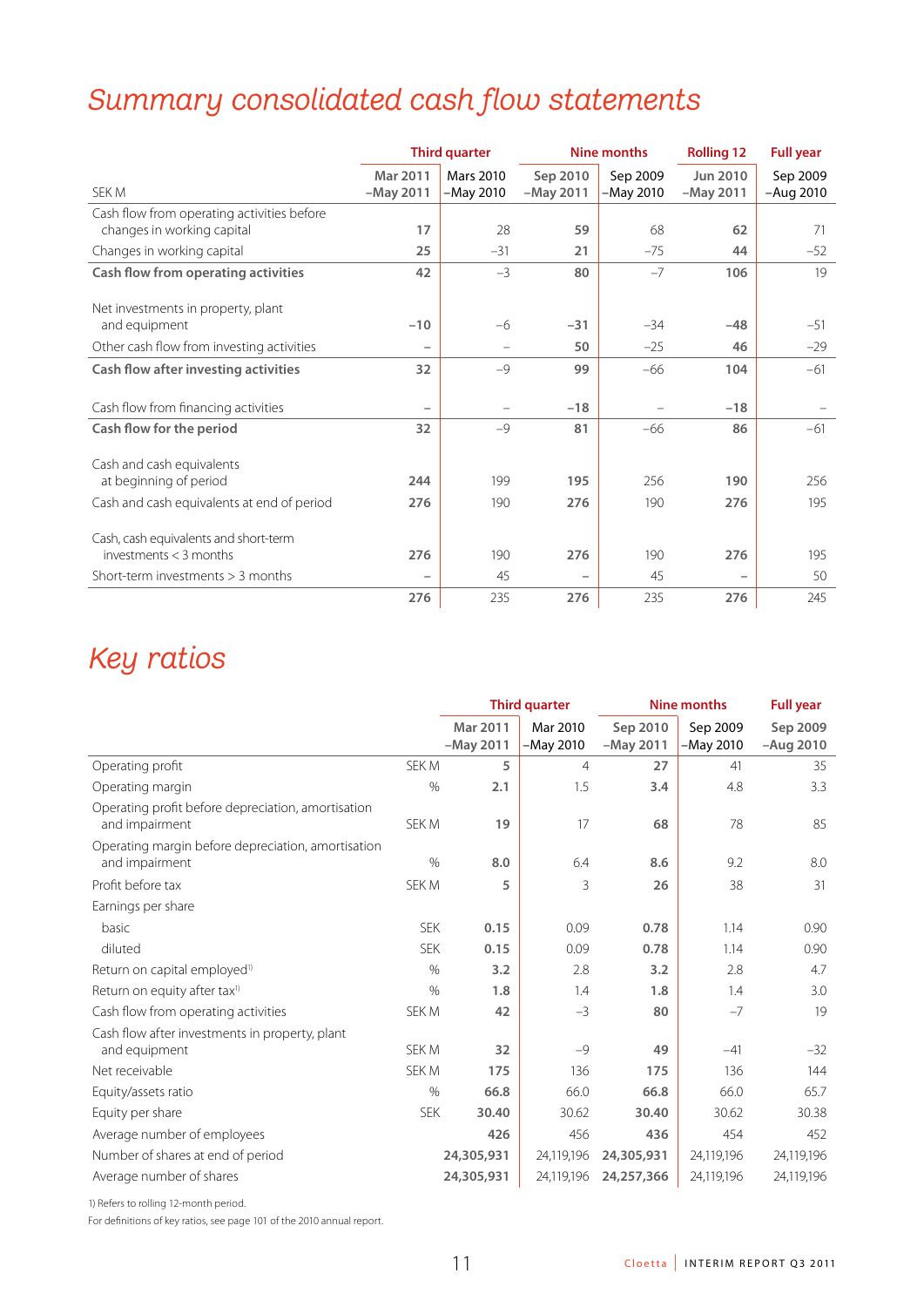# *Summary parent company profit and loss accounts*

|                                                 | <b>Third quarter</b>    |                         | Nine months             |                         | <b>Full year</b>        |
|-------------------------------------------------|-------------------------|-------------------------|-------------------------|-------------------------|-------------------------|
| SEK M                                           | Mar 2011<br>$-May 2011$ | Mar 2010<br>$-May 2010$ | Sep 2010<br>$-May 2011$ | Sep 2009<br>$-May 2010$ | Sep 2009<br>$-Auq 2010$ |
| Net sales                                       | 6                       | 9                       | 19                      | 26                      | 35                      |
| Costs for property management and sold services | $\mathbf{0}$            | $\mathbf{0}$            | 0                       | $\mathbf{0}$            | $-1$                    |
| Gross profit                                    | 6                       | 9                       | 19                      | 26                      | 34                      |
| Administrative expenses                         | $-6$                    | $-7$                    | $-18$                   | $-24$                   | $-31$                   |
| Other operating income and expenses             | 0                       | $\Omega$                | 0                       | $\mathbf{0}$            | $\Omega$                |
| Operating profit                                | $\Omega$                | 2                       | 1                       | $\mathcal{P}$           | 3                       |
| Other financial income and expenses             | $\Omega$                | $-1$                    | $-1$                    | $-2$                    | $-2$                    |
| <b>Profit before tax</b>                        | $\Omega$                |                         | $\Omega$                | $\mathbf{0}$            |                         |
| Appropriations                                  | -                       |                         |                         |                         |                         |
| Income tax expense                              | $\Omega$                | $\mathbf{0}$            | $\mathbf{0}$            | $\mathbf{0}$            |                         |
| Profit for the period                           | 0                       |                         | $\mathbf 0$             | $\overline{0}$          | $\Omega$                |

# *Summary parent company balance sheets*

| SEK M                                | 2011<br>31 May | 2010<br>31 May | 2010<br>31 Aug |
|--------------------------------------|----------------|----------------|----------------|
| <b>ASSETS</b>                        |                |                |                |
| <b>Non-current assets</b>            |                |                |                |
| Property, plant and equipment        | $\overline{4}$ | $\overline{4}$ | $\overline{4}$ |
| Financial assets                     | 541            | 540            | 540            |
| <b>Total non-current assets</b>      | 545            | 544            | 544            |
| <b>Current assets</b>                | 79             | 98             | 101            |
| <b>TOTAL ASSETS</b>                  | 624            | 642            | 645            |
| <b>EOUITY AND LIABILITIES</b>        |                |                |                |
| Equity                               |                |                |                |
| Restricted equity                    | 122            | 121            | 121            |
| Non-restricted equity                | 467            | 481            | 481            |
| <b>Total equity</b>                  | 589            | 602            | 602            |
| <b>Untaxed reserves</b>              | $\overline{2}$ | $\mathbf{1}$   | $\overline{2}$ |
| <b>Non-current liabilities</b>       |                |                |                |
| Other provisions                     | 1              | $\overline{0}$ | -1             |
| Convertible debenture loan           | 24             | 28             | 28             |
| <b>Total non-current liabilities</b> | 25             | 28             | 29             |
| <b>Current liabilities</b>           | 8              | 11             | 12             |
| <b>TOTAL EQUITY AND LIABILITIES</b>  | 624            | 642            | 645            |
| Pledged assets                       | None           | None           | None           |
| Contingent liabilities               | 79             | 74             | 75             |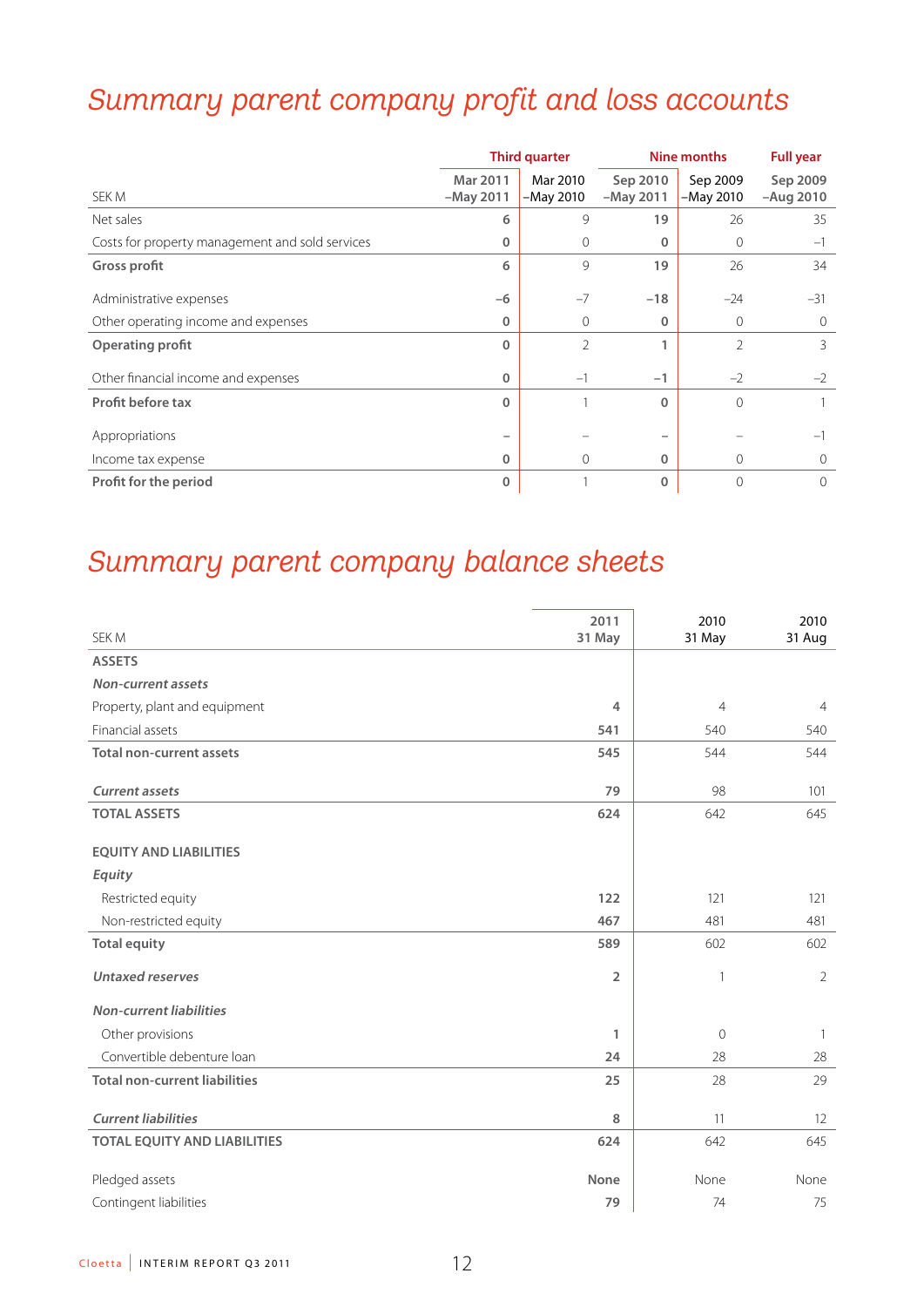### **Operating and financial risks in the Group and the Parent Company**

Through its operations, the Cloetta Group is exposed to both operating and financial risks. The operating risks are handled by the operating units and the financial risks by the central finance function.

The Group's manufacturing costs account for approximately 65% of total costs. Of total manufacturing costs, raw materials and packaging make up approximately 60%. The most significant raw materials in terms of value are cocoa, sugar and milk products. The prices of our most important raw materials, such as cocoa, remain high. Due to the use of forward contracts, the impact of price changes on earnings is somewhat delayed. Price development for raw materials is monitored and analysed continuously.

The Group's financial risks consist primarily of currency risk, interest rate risk and credit risk. Cash and cash equivalents and short-term investments at 31 May 2011 amounted to SEK 276 million. The Group's investment strategies are based on the guidelines set out in the Board's finance policy. With regard to the Group's currency hedging, 68% of the forecasted net flows at 31 May were hedged for a period of 9 months forward, which is in line with the Group's finance policy. Due to the use of forward exchange contracts, exchange rate fluctuations affect profit at a certain delay.

Because the Parent Company's operations consist mainly of group-wide management and administration, its risks are limited to interest rate risk and liquidity risk. However, these risks are minor in view of the company's low interest expenses and good liquidity. For further information about risk management, see the annual report for 2010 at www.cloetta.se.

### **Accounting policies and other disclosures**

The consolidated financial statements are presented in accordance with the International Financial Reporting Standards (IFRS) established by the International Accounting Standards Board (IASB) and the interpretations issued by the IFRS Interpretations Committee (IFRIC) which have been endorsed by the European Commission for application in the EU. The applied standards and interpretations are those that were in force and had been endorsed by the EU at 1 September 2010. Furthermore, the Swedish Financial Reporting Board's recommendation RFR 1, Supplementary Accounting Rules for Groups, has been applied.

The consolidated interim report is presented in accordance with IAS 34 Interim Financial Reporting and in compliance with the relevant provisions in the Swedish Companies Act and the Swedish Securities Market Act. The same accounting and valuation methods have been applied as in the most recent annual report. The interim report for the Parent Company has been prepared in accordance with the Swedish Companies Act and the Swedish Securities Market Act, which are consistent with the provisions in recommendation RFR 2, Accounting for Legal Entities. The same accounting and valuation methods have been applied as in the most recent annual report.

For detailed information about the accounting policies, see Cloetta's annual report for 2010 at www.cloetta.se.

### **Critical accounting estimates and assumptions**

The preparation of financial statements in conformity with IFRS requires the management to make judgements, estimates and assumptions that affect the application of the accounting policies and the reported amounts of assets, liabilities, income and expenses. Actual outcomes may differ from these estimates and assumptions.

The estimates and assumptions are evaluated on a regular basis. Changes in estimates are reported in the period of the change, if the change affects that period only; or in the period of the change and future periods, if the change affects both.



### Linköpings universitet

A strategic research partnership has been established between Cloetta and Linköping University. Cloetta has thus become a member of the Process Industry Centre (PIC), whose goal is to strengthen the competitiveness of the Swedish process industry.

For information about risk management, see pages 62 and 95 of Cloetta's annual report for 2010 at www.cloetta.com

For detailed accounting policies, see page 77 of Cloetta's annual report for 2010 at www.cloetta.com



Sportlunch has been successful in Norwegian ski resorts and had an active presence in other contexts, for example as official sponsor of Linköping Skateweek 2011.